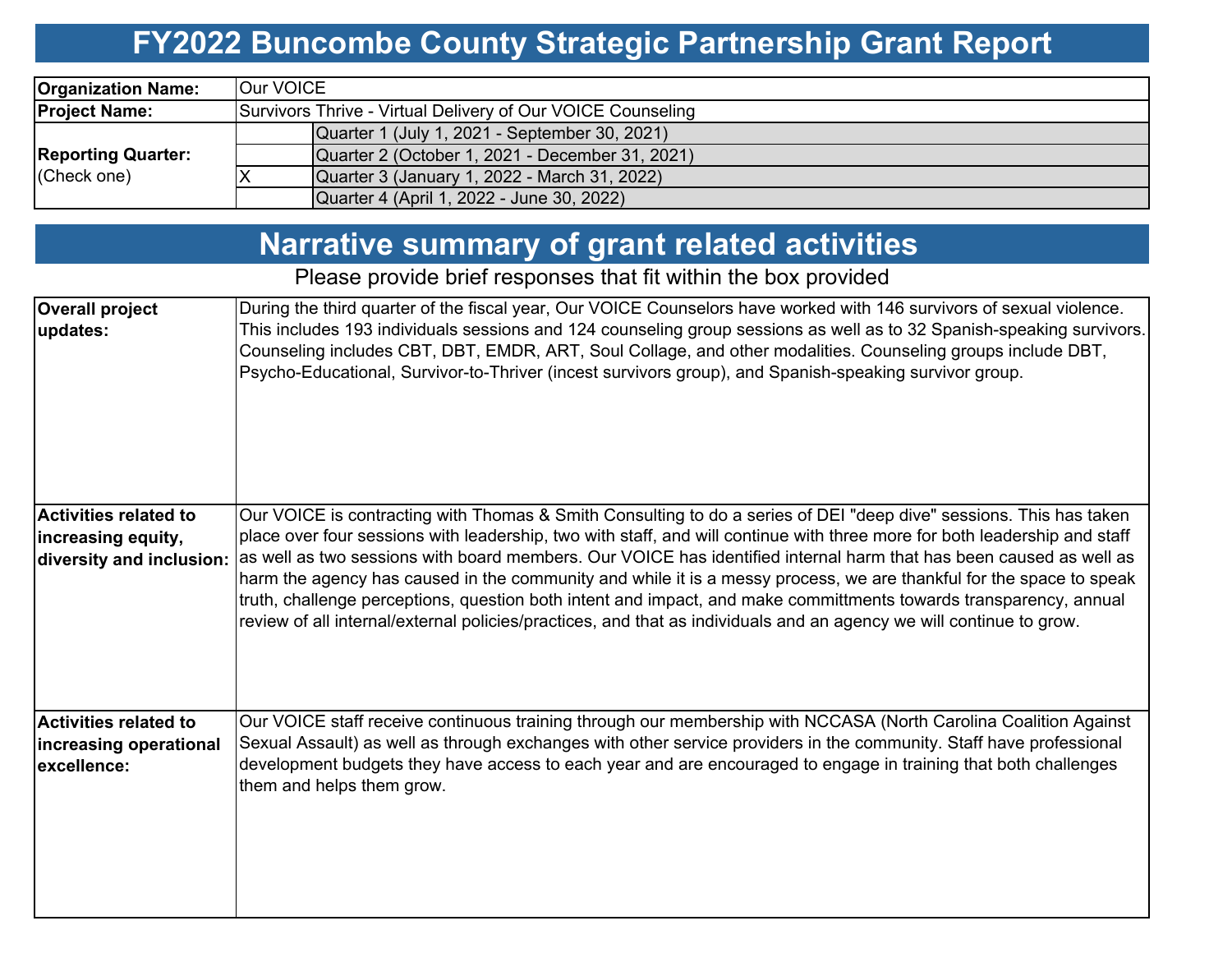# **FY2022 Buncombe County Strategic Partnership Grant Report**

| <b>Organization Name:</b>                | <b>Our VOICE</b>                                            |  |  |  |  |  |  |  |
|------------------------------------------|-------------------------------------------------------------|--|--|--|--|--|--|--|
| <b>Project Name:</b>                     | Survivors Thrive - Virtual Delivery of Our VOICE Counseling |  |  |  |  |  |  |  |
| <b>Reporting Quarter:</b><br>(Check one) | Quarter 1 (July 1, 2021 - September 30, 2021)               |  |  |  |  |  |  |  |
|                                          | Quarter 2 (October 1, 2021 - December 31, 2021)             |  |  |  |  |  |  |  |
|                                          | Quarter 3 (January 1, 2022 - March 31, 2022)                |  |  |  |  |  |  |  |
|                                          | Quarter 4 (April 1, 2022 - June 30, 2022)                   |  |  |  |  |  |  |  |

# **Progress toward annual goals**

|                                                  | Please only include new data for the specific quarter |                  |                  |                  |                  |                                                 |
|--------------------------------------------------|-------------------------------------------------------|------------------|------------------|------------------|------------------|-------------------------------------------------|
| <b>IMeasure</b>                                  | <b>Annual Goal</b>                                    | <b>Quarter 1</b> | <b>Quarter 2</b> | <b>Quarter 3</b> | <b>Quarter 4</b> | <b>Progress</b><br>toward<br><b>Annual Goal</b> |
| Number of individuals served through             |                                                       |                  |                  |                  |                  |                                                 |
| counseling program                               | 300                                                   | 75               | 141              | 146              |                  | 362                                             |
| Percent of participants with stated goals        |                                                       |                  |                  |                  |                  |                                                 |
| reviewed quarterly                               | 90%                                                   | 80%              | 80%              | 82%              |                  | 82%                                             |
| Percent of participants who report a decrease in |                                                       |                  |                  |                  |                  |                                                 |
| trauma-related symptoms                          | 80%                                                   | 80%              | 78%              | 90%              |                  | 90%                                             |
|                                                  |                                                       |                  |                  |                  |                  |                                                 |
|                                                  |                                                       |                  |                  |                  |                  |                                                 |

#### **Comments:**